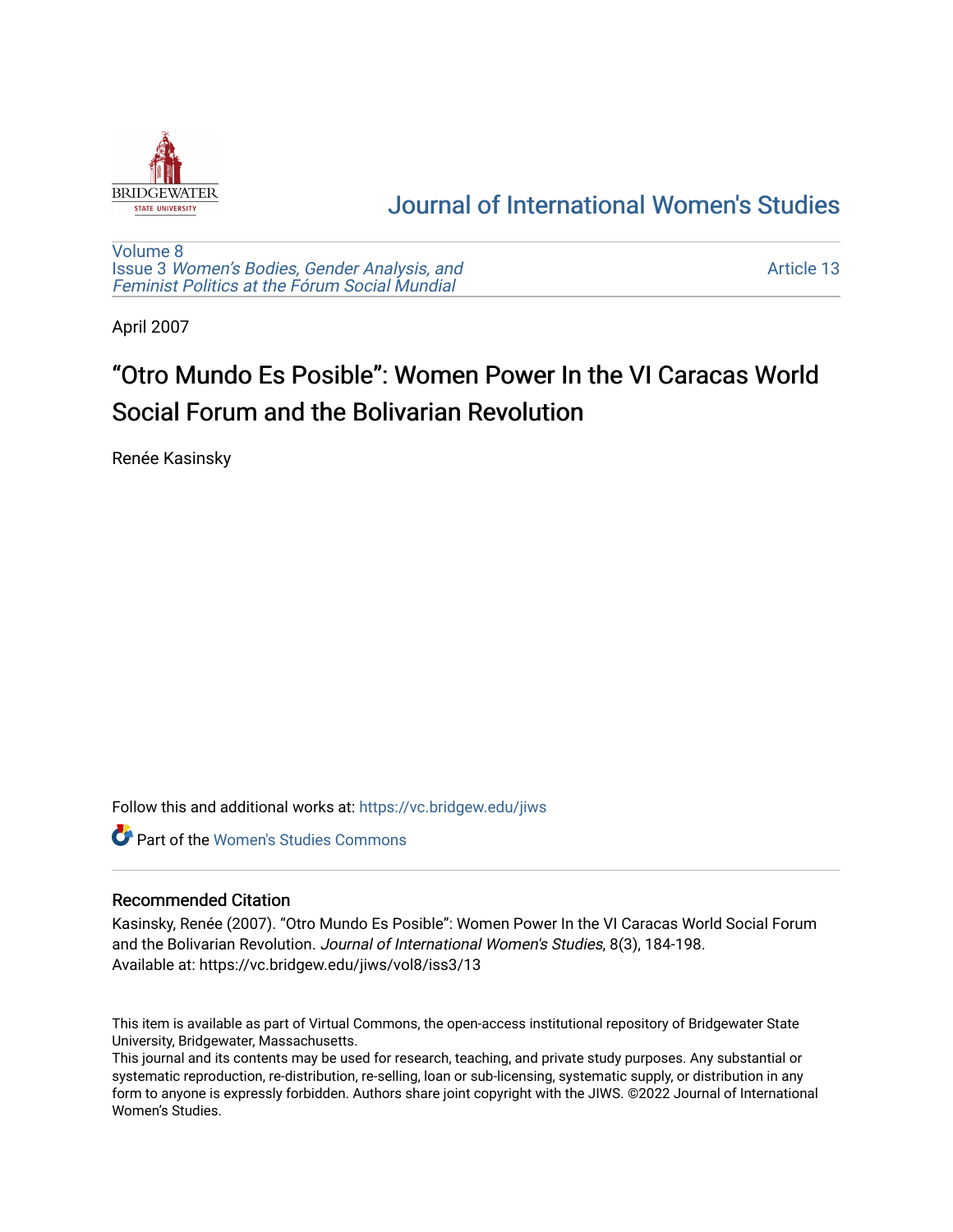This journal and its contents may be used for research, teaching and private study purposes. Any substantial or systematic reproduction, re-distribution, የ<del>2</del>!-selling, idaHor sub-licensing, systematic supply or distribution in any form to anyone is expressly forbidden. ©2007 Journal of International Women's Studies. Kasinsky: "Otro Mundo Es Posible"

## **"Otro Mundo Es Posible": Women Power In the VI Caracas World Social Forum and the Bolivarian Revolution**

By Renée Kasinsky<sup>1</sup>

#### **Abstract**

This is an insider"s account of the participation of a Boston delegate at the World Social Forum in Caracas, Venezuela in January 2006. She relates the stories of women who attended the WSF and those women who through their leadership in their communities create a new world order based on the major themes of the WSF. The health and welfare missions created by the Bolivarian revolution of Hugo Chávez are testimony to the theme of the forum that through the process of participatory democracy "*Otro Mundo Es Posible*".

*Keywords:* VI World Social Forum/Caracas, Feminism, participatory democracy

## **Acknowledgments**

The author wishes to acknowledge the hundreds of Venezuelans who generously took the time to share their stories and fill me with inspiration and awe. I also wish to thank my partners with the Boston delegation to the World Social Forum in Caracas who shared information and were inspiring in their own right.

A major feminist contribution has been the practice of informing theory by one"s own experiences. Analyzing others" experiences likewise has led to new theories and practices. Experiments in participatory democracy have been major contributions of the New Left and feminist movements. The emergence of the World Social Forum in 2001 and new mass social movements, especially in Latin America have served as inspiration for proponents of democracy around the world.

 In the first part of this paper I offer an analysis of my experience as a participant in the Boston Social Forum (2004) and Caracas World Social Forum (2006). I argue that the choice of Caracas as a location for the VI WSF and the Venezuelan context gave a political and social shape to this WSF that was unique and cannot be ignored. For this reason, in the second part of this paper I highlight how some of the major feminist themes of the Caracas World Social Forum have been conceptually shaped as well as carried out in practice by women leaders throughout their communities in Venezuela. The Venezuelan women not only believe the overall theme of the World Social Forum that "another world is possible," they are bringing it to fruition.

#### **From the Boston Social Forum to the VI World Social Forum in Caracas**

I attended the Boston Social Forum in the summer of 2004, just before the Democratic Convention began. At that time I had little idea of its origins and its significance both to myself and to the world. I went as a curious observer and became a

<sup>&</sup>lt;sup>1</sup> Renée Goldsmith Kasinsky, PhD. in 1971 in Criminology from University of California, Berkeley is Professor Emerita of Criminal Justice at the University of Massachusetts, Lowell. She teaches courses in women studies and justice and is a peace and justice activist in the Boston area.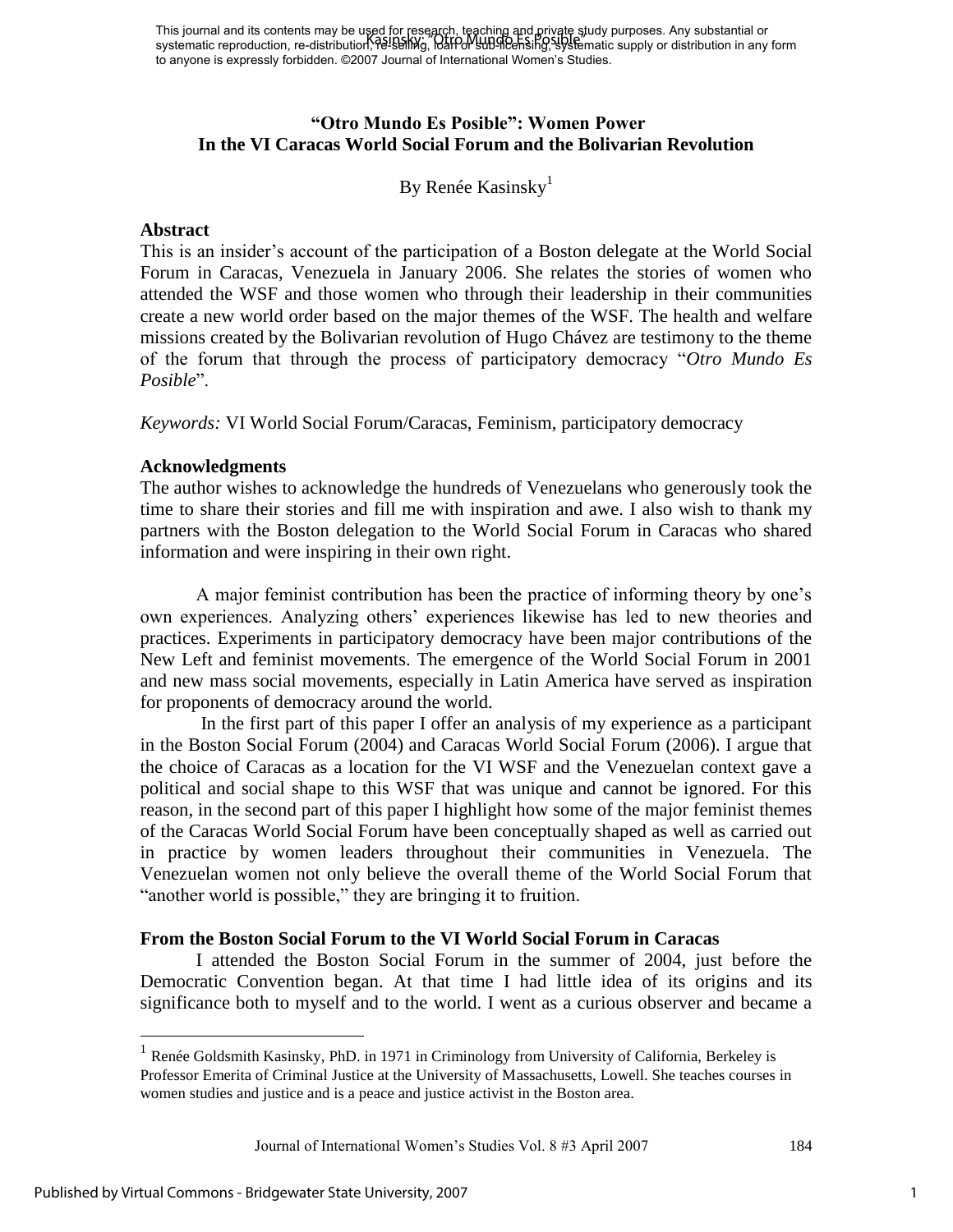participant in the Women"s Tribunal on Violence Against Violence sponsored by the Women"s International League for Peace and Freedom and other women"s groups. Four of us shared our stories about violence with a limited audience. Later that evening the "wise women" who listened issued their verdict: violence against women was a systemic occurrence which was largely unacknowledged and treated in our society as personal wrongs. As a faculty member at University of Massachusetts I had taught about gender violence. Now I was an insider telling my own story, integrating theory and praxis.

When I heard there would be a VI World Social Forum in Caracas, Venezuela two years later in January of 2006 I signed up to be part of a self-appointed Boston delegation. I have a particular interest in Latin cultures and have traveled and lived in this part of the world. In 1961 I spent three weeks with an Antioch student group observing the early stages of the Cuban revolution. Thirty-seven years later in 1998 I returned to Cuba with the Women"s International League for Peace and Freedom (WILPF) as a delegate to the "Encuentro Internacional de Solidaridad Entre Mujeres." Through the 1970s and into the early 1990s I was part of the Guatemala committee in Boston working to support the Guatemalan refugees. In 1994 I became an *acompañante* accompanying Guatemalan refugees back to their homeland after 13 years in camps in Chiapis, Mexico.<sup>2</sup> Becoming a delegate to the WSF was a continuation of my life-long activism. My curiosity about the non-violent Bolivarian revolution made the Caracas Social Forum my first choice. I spent two weeks in Venezuela, as a participant observer.

#### **The VI Caracas World Social Forum:** *Otro Mundo Es Posible*

The first World Social Forum (WSF) was held in Porto Alegre, Brazil in 2001. It was conceived as an alternative to the World Economic Forum that brought together global business and political leaders every year since 1971. In 2006 there was a new polycentric model of meetings held in three cities on three different continents: Bamako, the capital of Mali: Caracas, the capital of Venezuela; and Karachi, a major financial center in the south of Pakistan.

The WSF is an annual meeting of representatives of civil society from all over the world. It has an explicit structure that characterizes itself as an "open space" model of the meeting of peoples from civil society that has excluded leaders of governments. It prides itself on its participatory character with multiple global voices of large trans-local movements. It has no political agenda in terms of embracing particular political parties.

The choice to hold the WSF in Caracas, Venezuela was not an arbitrary one. Despite the fact that the WSF has always claimed independence from all governments, heads of state or political parties, the V WSF "Hemisphere Committee" held in Porto, Alegre, Brazil in 2005 had selected Venezuela as the next host and had invited President

<sup>&</sup>lt;sup>2</sup> The Antioch College delegation to Cuba were guests of the Institute of Agrarian Reform and were given an old *guagua* (bus) to tour the island and see for ourselves how Cubans were revolutionizing their lives. In the summer of 1962 with the American Friends Service Committee I worked with Guatemalan Indians in Paticia, Guatemala. In Boston for more than a decade in the 1980s together with others from the Guatemala Committee we supported the Guatemalan refugees. In 1994 I was able more directly to provide that support. I became an acompañante with the Witness for Peace group working with the UN Commission of Refugees to accompany Guatemalan refugees living in camps in Chiapis, Mexico back to Nenton, Guatemala. Their strong spirit forging ahead to create a new community "*Nueva Esperanza*" ("New Hope") in the face of many unknowns and hardships was a most humbling experience.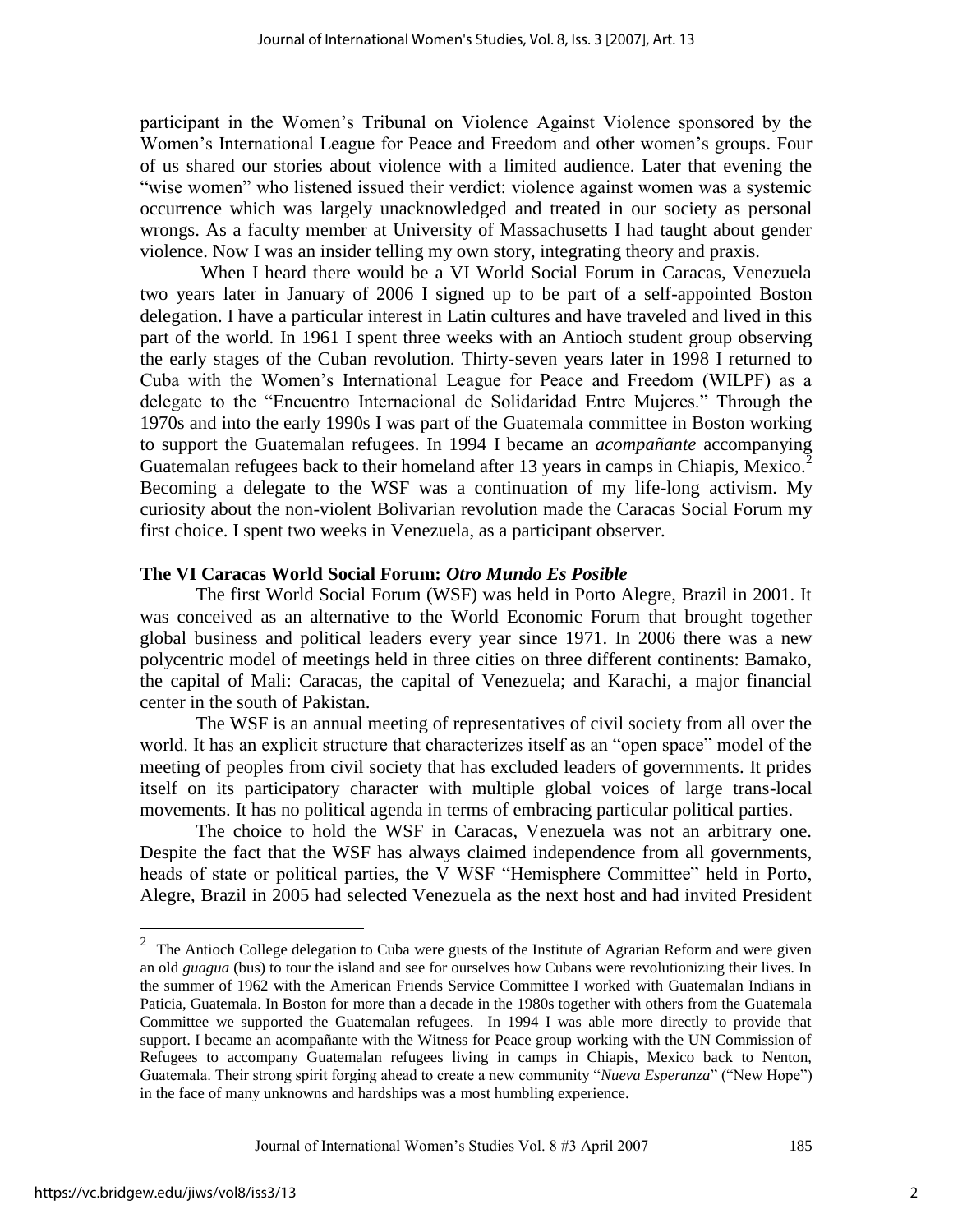Hugo Chavez to address the Forum. He was the only foreign head of state to visit the Forum and made a commitment to accept the invitation to host the 2006 WSF. The organizers considered Venezuela an ally of anti-imperialist popular forces in Latin America (Dujisin 2006).

Compared to Porto Alegre, Caracas is a more typically third world city, one marked by a sharp divide between rich and poor. The plush urban malls frequented by the elites and middle class are in sharp relief to the squalid but vibrant shantytowns or ranchos rising on the mountains surrounding the city. A highly efficient underground mass transit system coexists with clogged surface roads and high rates of violent crime. Delegates to the 2006 WSF were not only influenced by its physical setting. The more highly politicized Venezuelan environment gave many of the Forum events a political focus. The Bolivarian revolutionary models were ever present and the *Chavistas* provided a lively spirited environment whose trappings were seen everywhere.

*Chavista* soldiers were ubiquitous with their trademark red berets of the Chavez non-violent revolution. The attachment of the masses to President Hugo Chávez was evident by their chanting and strong rapport when he appeared at the closing gathering of the Forum. The omnipresent vendors in the secondary economy supplied a mass production of Chávez T-shirts, clocks and *Chavecito* dolls. The Chávez government went all out to support the WSF from the beginning. They provided student volunteers to greet and provide registration materials to delegates at the airport, free buses from the airport to downtown Caracas, an exemption from foreign airport taxes exiting from Caracas and free rides on the subway for those with a WSF delegate badge. The youth who were camped out by the thousands in a tenting area were the recipients of free lunches and souvenirs with WSF logos.

However there were no claims that there had been an effort on the part of the Chávez government to set the Forum agenda or determine its content according to Forum organizers. As in previous forums, the Caracas Forum attempted to open up social and political space for all those participants in social movements. In addition, the delegates also got a clear taste of the ever-present opposition. There were venomous articles daily against Chávez in the established press and on the majority of television channels. There were anti-Chávez scrawls on the walls in the wealthy neighborhoods in Caracas.

 There were over 80,000 participants that registered for the Caracas Forum, most of whom were part of organized delegations. Venezuelans had the largest number of delegations, followed by Columbia and the USA. One of the largest North-American NGO"s, Global Exchange, had over 200 delegates. There were thousands of individual delegates, mostly from North America that came outside a delegation.

Much of the organizing for the VI WSF was done via the web. Organizations signed up for registration and sessions on the inter-net. Two 9" x 11" booklets of over 50 pages containing more than 2,000 individual sessions were distributed. Brazil organized more than 500 sessions, followed by Venezuela with 400, Columbia with 200 and the USA with 100 sessions. The sessions and other events connected to the Forum occurred in different locations throughout Caracas over a 6 day period. It was a lively amalgam of workshops, panels and hands-on demonstrations.

In addition to panels and workshops there were international cultural presentations interwoven throughout the large public spaces. Music, dancing, arts and crafts assaulted all the senses. There were spontaneous demonstrations and meetings.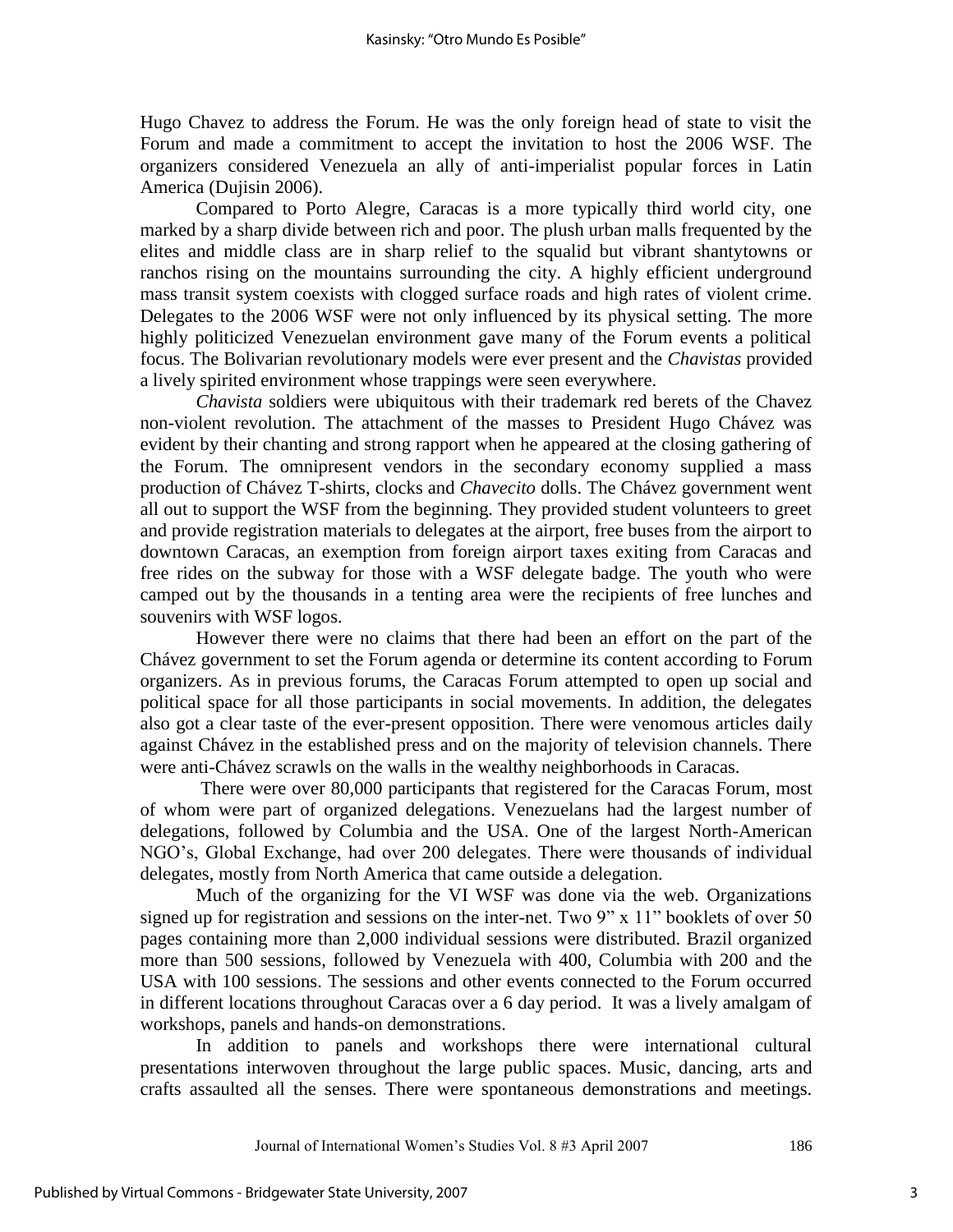Activists held interactive sessions and displayed their written materials in tents. Feminist groups held sessions in tents of their respective countries. For example, the Women"s International League for Peace and Freedom held panels on water rights and women"s human rights.

The major themes were listed on the Caracas World Social Forum website. The overall theme was that "Otro Mundo Es Posible." The first stream was devoted to major structural issues such as economic globalization, militarism and war and the newer issues of caste, race and patriarchy. The second stream was the relationship of the forum to these issues and the effects they have on our lives. The feminist themes highlighted were:

- struggles for social emancipation*—"struggles against patriarchy and against all forms of domination and violence"*
- *struggles for human rights and people's rights* and resistance against neo-liberalism.
- struggles for access, redistribution and protection of resources  $\bullet$ *including "sexual rights, reproductive rights and the decriminalization of abortion"*
- *labor and gender inequalities*   $\bullet$
- rights to communication to strengthen citizenship and democratic  $\bullet$ participation. An example is "social-cultural movements as people"s resistance."
- diversities including *sexual diversity and gender identities* (WSF Website January 2006)

The social forum officially began with an anti-imperialist popular march of some 15,000 participants including all the world"s nationalities. The major themes of challenging militarism and war and the neo-liberal policies were seen in many different languages on banners of the delegates. Venezuela before Chávez was part of the neoliberal market which was controlled by policies of the International Monetary Fund (IMF), the World Bank, and the multi-national corporations (Golinger 2005).<sup>3</sup> While these policies created the highest rate of growth in North America, they gave rise to the sharpest increase of economic inequality on record in Venezuela and South and Central America. The social consequences were devastating with regard to poverty, malnutrition, health care and education.

## **Boston Delegation**

The Boston delegation marched in the opening march carrying our large redbanner with the words, "*Gracias Por El Petróleo.*" We were thanking the Venezuelans for their generous contributions of low priced heating oil to Boston and other large American cities as well as native reservations in the Northeast. The Chávez government had bought the oil company, the PDVSA, which previously had benefited a few corporate leaders and multi-nationals and now was serving the Venezuelan people (Boudin

<sup>&</sup>lt;sup>3</sup> Documents obtained by the free lance journalist in Venezuela, Eva Golinger provided evidence that the U.S. controlled IMF, World Bank and multi-national corporations are continuing their efforts to promote the termination of the Chavez presidency.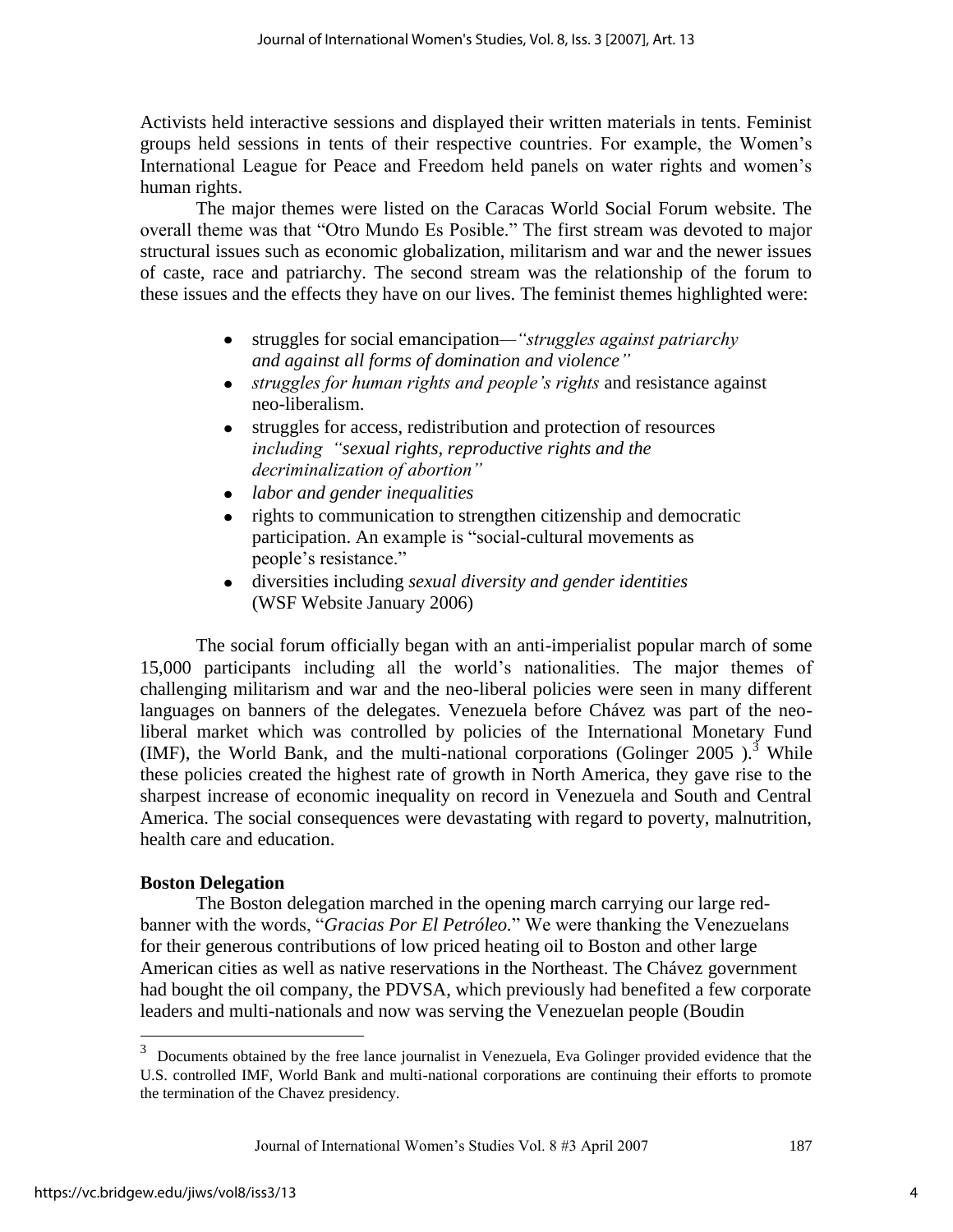2005:76).<sup>4</sup> Thousands of Venezuelans cheered us as we passed by. We also carried banners demanding the U.S. government bring our troops home from Iraq; a message that was strongly supported by all forum participants.

 The Boston delegation was a group of 51 diverse individuals representing many different social change organizations in the Boston area. More than half were feminists of all generations. We carried a composite proposal that integrated individual proposals prepared by thirteen grassroots activist groups, educational organizations whose clientele were women of all ages and ethnicities, immigrants and the international organizations International Action Center, Grassroots International, and the American Friends Service Committee. The proposal detailed the basis for grassroots international cooperation for social change together with Latin Americans and others. One concept was to strengthen locally through regional actions and forums in order to act globally. We handed out 1500 copies of our proposal and presented it on the fifth and last day of the Forum at the military airport site. Our major objective of sharing with Latin Americans at our panel did not occur, as the attendees were mostly North Americans. This sharing was, however, realized the following day in a spontaneous demonstration at the conclusion of our delegation's stay on Saturday, January  $28<sup>th</sup>$ .

The Boston delegation"s spontaneous, anti-war demonstration took place in Plaza

Bolivar, near the working class neighborhood where we were staying in Caracas. A Venezuelan member of our delegation borrowed a good sound system from the nearby Mayor"s office when it became a large gathering. More than 100 Venezuelans, old and young, spontaneously joined together with us chanting and singing in condemning the Iraq war and U.S. imperialism. Our delegation presented the Mayor of Caracas with a



*Members of Boston Delegation at the Forum's opening march.* --photo by author

proclamation of solidarity in the name of the American people. It was the highlight of our participation around the WSF.

Three Boston women of color were invited to be present as special guests at the closing cultural presentations where President Chávez spoke to the forum. In addition to the delegates present, a large majority of the 15,000 people in the audience were *Chavistas* who enthusiastically supported their leader. Chávez spoke of the many changes his government has initiated in their seven years in power. He repeated his oft-spoken words, "Our revolution depends upon the women . . . . Women are the midwives of this new world." (Chávez speech to the VI WSF Caracas Jan 27, 2006)

Journal of International Women"s Studies Vol. 8 #3 April 2007 188

<sup>&</sup>lt;sup>4</sup> In December 2001, President Chávez using his constitutional authority issued 49 laws that restructured Venezuela"s oil industry. See C. Boudin, 2006.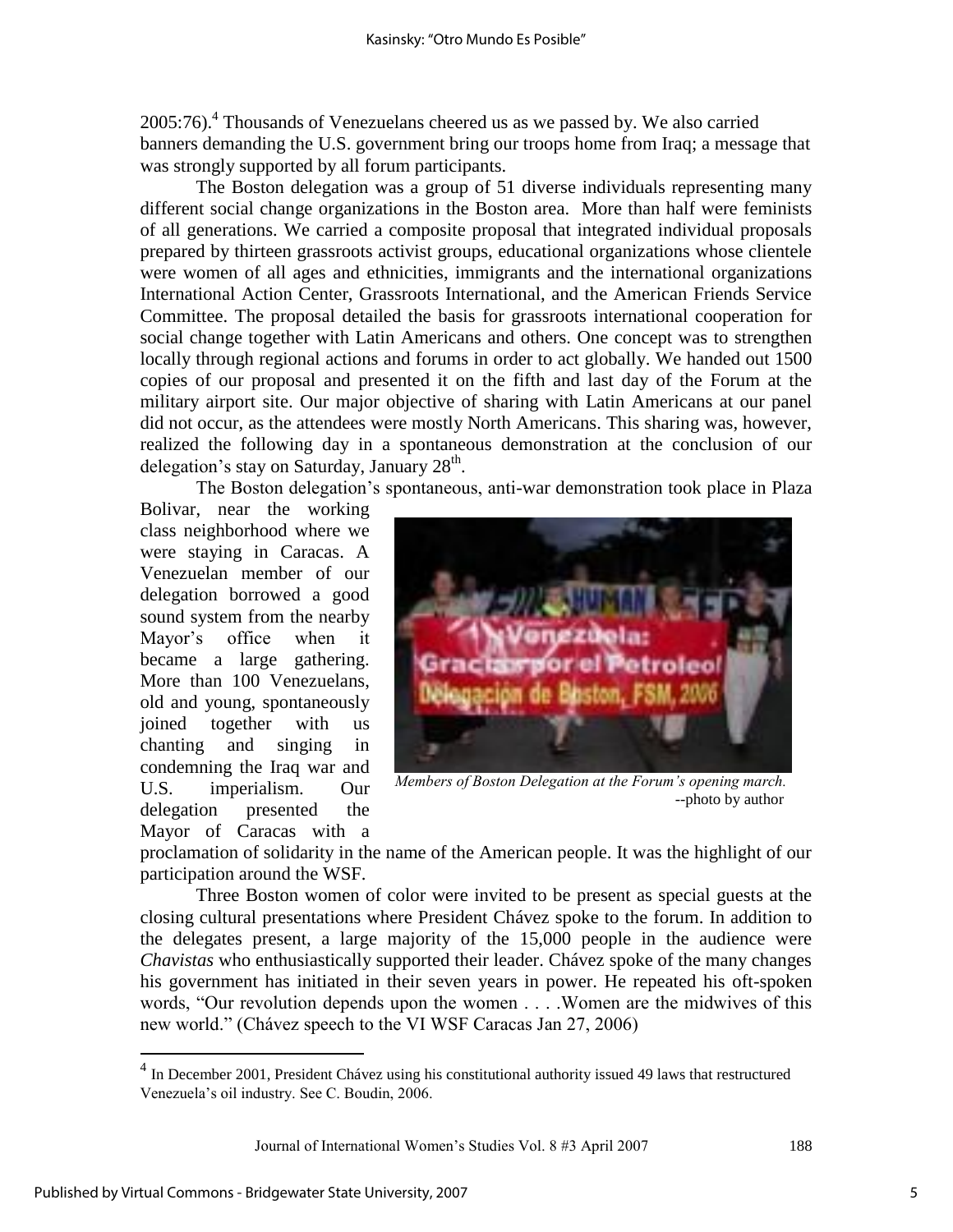President Chávez"s main contribution to the forum was in challenging it to address the question of power and to have an agenda for action. Chávez said, "We must have a strategy of 'counter-power.' We, the social movements and political movements, must be able to move into space of power at the local, national and regional levels" (TNI [www.tni.org](http://www.tni.org/) 10/17/06).

#### **Feminists Speak "Truth to Power" at WSF**

The connections between feminist theory and praxis were exemplified in many of the social forum sessions organized by women"s groups. Every day there were at least 4 or 5 sessions on feminist themes. Some of the major sessions held were on: sexual diversity, indigenous women confront globalization, the "International tribunal: against patriarchal violence of neoliberalism" and "women"s movements change the world."

The largest number of female organized delegations participating in the Caracas forum were from Venezuela. *El Centro de Estudios de la Mujer* (Center for Women"s Studies) hosted a feminist meeting at the outset of the Forum at the Central University of Venezuela in the Faculty of Social and Economic Sciences (FSM newspaper January 24 2006). They also held numerous other sessions throughout the WSF. Indigenous Venezuelan women together with men held their own separate demonstration in the main plaza leading to the central park.<sup>5</sup> At this park site many international and Venezuelan youths set up their tents and created their own youthful community with their own agendas and informal meetings. The youth in solidarity with the indigenous peoples wanted to create consciousness specifically around their struggles to maintain unpolluted healthy environments.

A common theme of many of the Venezuelan women participating in the forum was extolling the ongoing Bolivarian revolution within their urban and rural communities. The Bolivarian revolution has a bold vision based on the ideas and ideals of Simón Bolívar, not only for Venezuela, but for all of Latin America and the Caribbean. It aspires to re-ignite Bolívar"s vision of a united region, one that could rival the United States and the European Union.<sup>6</sup>

One of the large sessions with translation was on *"La Corte Internacional de Mujeres*" (the International Women's Tribunal Against the Patriarchal Violence of Neo-Liberalism). The organizations responsible for the tribunal included El Taller International, a NGO, headed by Corinne Kumar, who is also a founding member of the Asian Women"s Human Rights Council, the Intellectuals" Network in Defense of

<sup>&</sup>lt;sup>5</sup> Large groups of indigenous people have participated in the world social forum. In Caracas, they were the largest visible group to hold a demonstration, indicating that they are not 100% behind the Chávez government. In the small alternative forum held simultaneously in Caracas they enunciated a more critical view of the Chávez revolution. In a DVD entitled, "Our Oil and Other Tales" indigenous peoples were vocal against a petro-chemical industry that had destroyed their fishing livelihood and given them many illnesses. They have not opted out but are working with the government through the Mission Guaircaipuro to have their voices heard and taken into account.

<sup>6</sup> Presently Venezuela has 200,000 *brigadistas* that have been sent to Bolivia to give testimony of their international interest to export their missions to other South American countries. The U.S. government during the Chávez regime has had an uneasy oppositional relation based on these fears. It is well documented that the National Endowment for Democracy (NED) with the knowledge and complicity of the CIA financed the 2002 coup in Venezuela. See *The Chávez Code* by Eva Gollinger.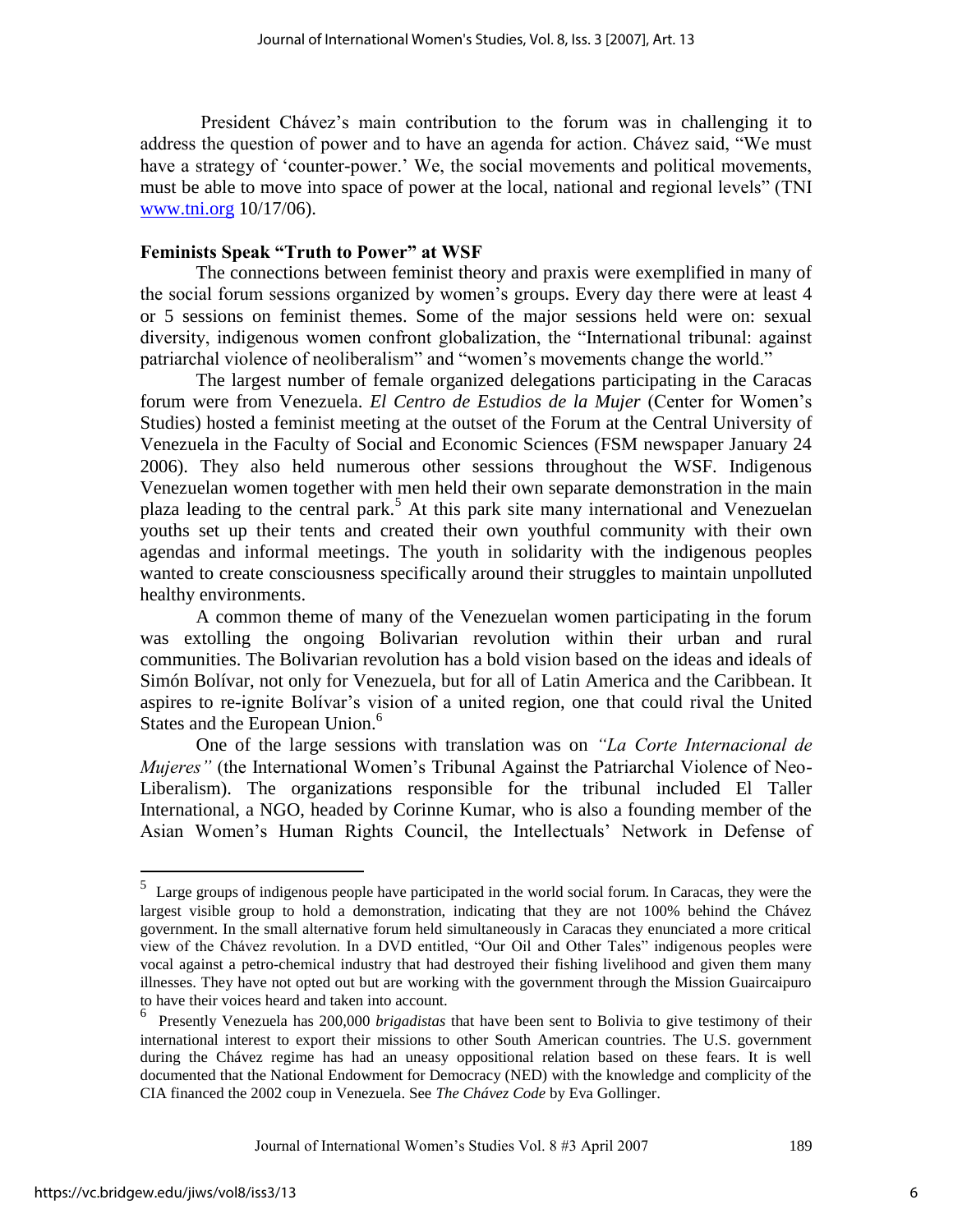Humanity, Hemispheric Encounters against the Free Trade Area of the Americas, the World March of Women and the Latin American Network of Women Transforming the Economy.

Feminist women from five continents testified to human rights violations they experienced ranging from social exclusion to state terrorism to femicide. The participants claimed these injustices were products of patriarchal violence, genocide and neo-liberal policies. The coordinator, Corinne Kumar quoted Audre Lorde, saying that the "master"s tools can never dismantle master's house." She called for new narratives and stories using a new language that recounts the truth of our history from the margins and restores women"s dignity. She recited words from a Palestinian poet, "We are the dancers and the dance." The importance of creating a new community based on our connectedness was a common theme.

Women from India, Brazil, Mexico, Guatemala, Argentina, South Africa, Peru and the USA told stories of their struggles as oppressed women in their communities. They described the sexual trafficking of women"s bodies, assassinations, disappearances, and other violations and abuses of human rights. Their common theme was how their struggles against their oppression empowered them as actors in their own lives. These women became social change agents in their communities.

The Federación de Mujeres Cuban (FMC) together with the Federación Democratica International de Mujeres (FDIM) was "Women, Community and Participation Experiences to Improve the Life of All."

Presenters at other such panels took it upon themselves to organize translation. This was the case for a workshop organized by the Women"s International League for Peace and Freedom (WILPF in the U.S., and LIMPAL in Central and South America) on using United Nations Security Council Resolution 1325 on Women, Peace and Security. This drew about 30 participants from Venezuela, the U.S., Canada, Syria, and Costa Rica. Panelists from the U.S., Columbia, and El Salvador spoke about their experiences with resolution1325 in their respective country and then participants worked in small, single language groups to develop strategies around specific articles from the resolution (Fults 2006).

 The North American feminist peace group, Code Pink, which is well known for its bold political actions against the Iraq war, was a visible presence in Caracas. Cindy Sheehan and Medea Benjamin each gave major speeches highlighting the creation of a peace culture and their personal witness against the war. Benjamin, a founder of both Global Exchange and Code Pink promoted the book*, Stop the Next War Now,* which outlines new feminist strategies developed by her organizations. Cindy Sheehan appeared on President Chávez"s weekly television show and on the platform with him at the conclusion of the forum.

Another diverse and visible female delegation was the Global Women"s Strike for Peace (GWSP). Their contingent included women from all over the world: India, Uganda, Guyana, UK, and the U.S. The delegation was formed to win economic and social recognition for non-wage work based on caring for others. During the Forum they held lively interactive workshops. Over the past few years they have built many relationships with grassroots communities in Venezuela. The delegates commented that the Venezuelan constitution grants full citizenship to women, full equality in employment between men and women, and deals with discrimination, sexual harassment and domestic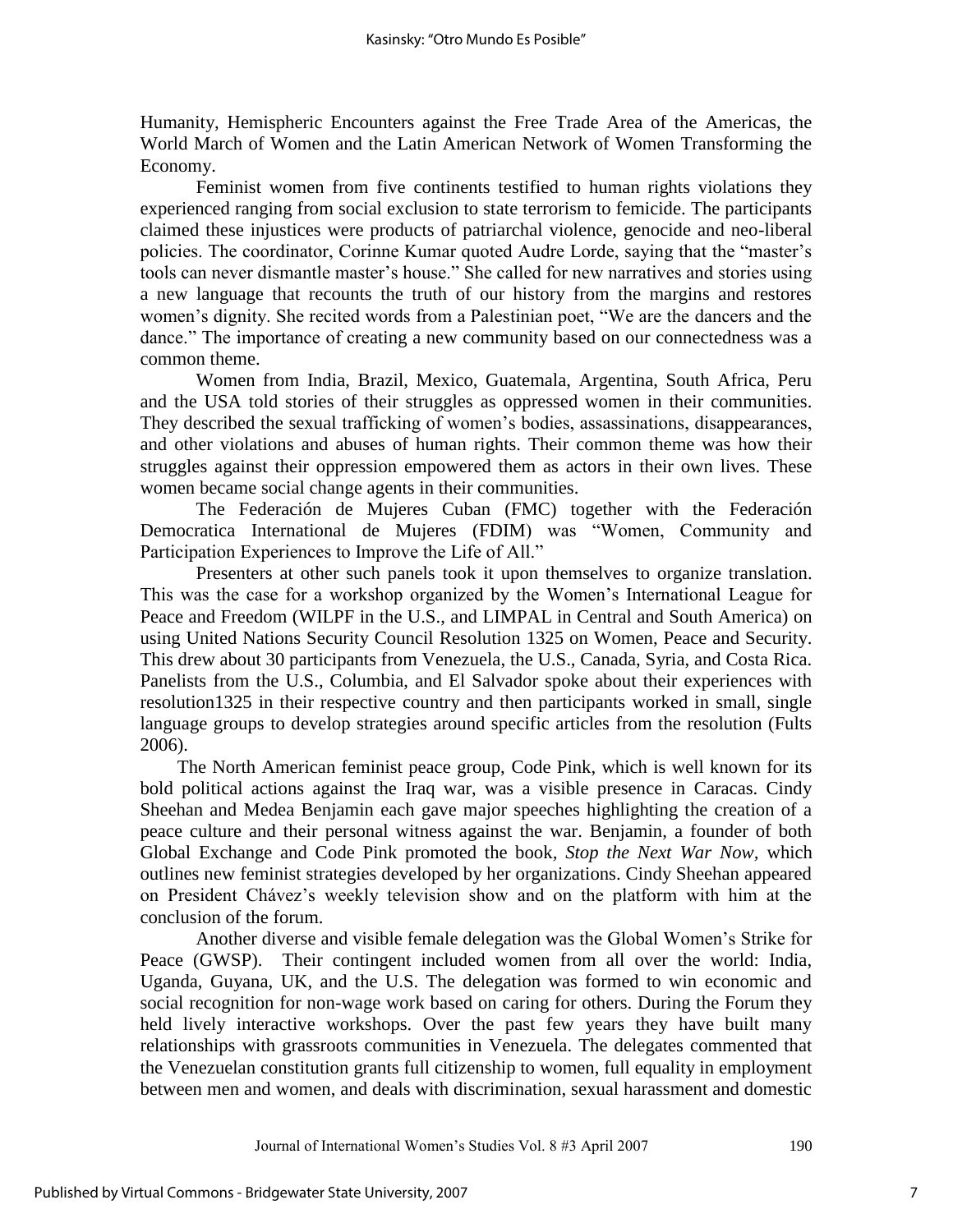violence against women. Their organization"s newspaper, which was freely distributed at the Forum, focused on Article 88 of the Venezuelan Constitution which "recognizes housework as an economically productive activity...The State recognizes work in the home as an economic activity that creates added values and produces social welfare and wealth. Housewives are entitled to Social Security" (1999 Constitution of the Bolivarian Republic of Venezuela). In an attempt to alleviate or at least acknowledge the long, double workday of most women, Article 75 of this same constitution declares that: "family relations are based in equality of rights and duties, in solidarity, in mutual comprehension and in reciprocal respect."

Prior to the WSF the GWSP visited the grassroots projects that are the foundation of the Bolivarian revolution. Their visits included medical clinics, land committees, food program houses and educational missions. Nicola Marcos, a GWSP affiliate from Guyana commented, "Women are the ones that are leading the projects. They are always there and they are always the majority." At the conclusion of the WSF, I joined the Global Exchange delegation for a week to experience the Venezuelan countryside.

 Many Venezuelan women I met at the WSF were actively involved in their local communities as participants in what are referred to as *Misiones* by the government. These women believe that "another world is possible." They are part of its creation through their work in the Missions. They inspired me to look more closely at the ongoing participation and leadership of these women within their communities.

#### **Empowered Venezuelan Women Create "Otro Mundo"**

 My most memorable moments of Venezuela were spent witnessing how Venezuelan women are creating "another world." and are empowering themselves in the process. For the first time in their lives, poor Venezuelan women are participating in shaping their futures and those of their children. During the WSF, the Mayor's office in Caracas had arranged tours of some of the urban missions. This enabled members of our Boston delegation to visit various poor barrios in the Petare area of southern Caracas in the communities of El Coche, El Valle and La Vega. As I wandered around the barrio with its narrow *callejones* and steep stairs, I found it was teeming with life: women gathering to talk, men gathering separately teasing, children playing ball. A middle-age single woman assured me that "it's safe here all hours of the day and night."

In the barrio of La Vega we visited an *Info-Centro*. A twenty-one year old woman was the coordinator of the operation that consisted of people of all ages coming to the center and learning how to operate the ten Dell computers installed there. The young girls were using the Mac-Draw program to create pictures, while the young boys were looking up car specifications on the Internet. Within the community"s common space was the *comedor popular*. Maria explained, "it used to be my family"s private house but now with Chávez it has been converted to a community kitchen that is open to the community. People come to socialize, to resolve community problems and to play music." On the 2<sup>nd</sup> floor of the house that used to be private, bedrooms had been turned into a schoolroom. Maria now spends four hours a day teaching schoolchildren *gratis*. People in this community were part of the rebellion at the bridge that was one of the turning points in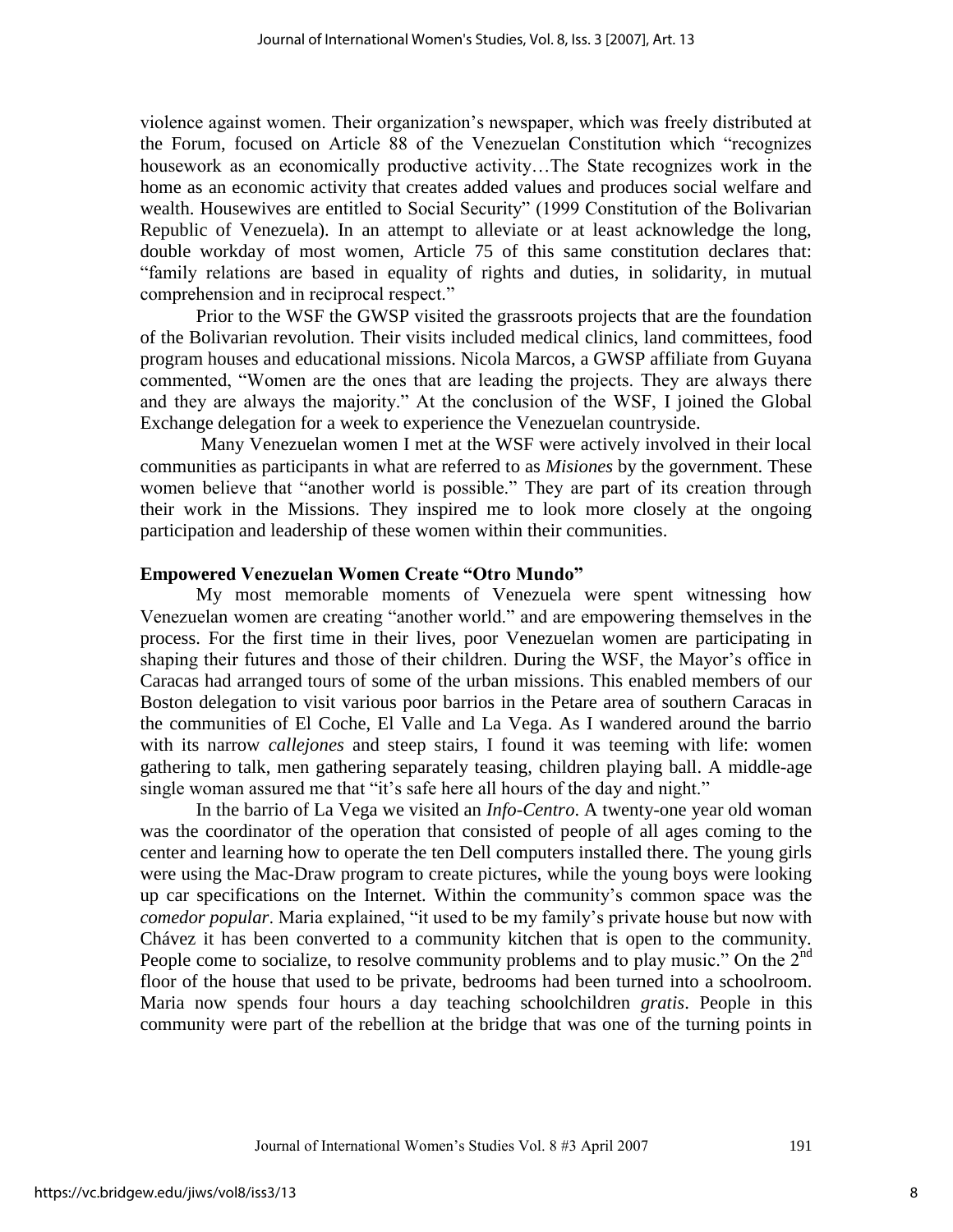the Bolivarian revolution. Their courageous actions have been memorialized and made into a  $DVD$ <sup>7</sup>

 Another evening I went with a Global Exchange group to a Caracas barrio and visited with an older Afro-Venezuelan family and their friends. One of these, Andrea, a physically disabled woman detailed how in the past she had been excluded from the work force and did not have a chance to finish her education. She explained that the government was now paying for her to complete her high school education and how she was beginning to teach young people. She no longer feels scorned and her life has become meaningful.

Begun in 2003, the Missions were part of multiple new campaigns spanning education, health and welfare referred to as *Los Misiones.* The social rationale for these missions corresponds to a major feminist theme of the WSF. In the words of President Chávez:

> These social missions represent the core strategic offensive to gradually reduce poverty by empowering the poor. This is their challenge: to remedy ancient ills and simultaneously create the structural conditions for a new society in which all its members have equal rights and duties-in contrast with the kind of society offered by neoliberalism, where the poor are reflected in the statistics, not as citizens, but as excluded individuals. (Chávez 2006, 15)

The missions are being used to accomplish rapid social change involving greater equity and access to resources for Venezuela"s poorest citizens, who account for over 65% of the country"s twenty-four million inhabitants (Boudin 2006,15 ). Through public ownership, revenue generated by the country"s oil industry is no longer totally funding foreign elite interests. The oil money is now serving the people through the missions. Through these missions the theory of participatory democracy is being put into practice in the daily lives of the people. Women are leading these new educational missions.

## **Education Everywhere**

 $\overline{a}$ 

. Education was not just something that happened in the formal classroom. It was occurring everywhere I looked. It was in the form of banners on the street such as the one hanging across a street near the WSF main site which read "*Hugo Chávez Dignifica a Los Excluidos*" (Misión Negra Hipólita ). President Chávez"s speeches were always chocked full of history and economic lessons. The Science Museum off the main plaza in Caracas devoted the second floor to an exposition entitled, "*Yo Decido,"* a multi-media presentation regarding the prevention of pregnancy in adolescents including information about AIDS. Another exhibit was entitled "Eyewitness to a Revolution." Its theme was

 $7$  On February 27 and 28<sup>th</sup> of 1989 massive protests were mounted against the neo-liberal policies shutting down Caracas. The military was called in to restore order leading to several thousand civilian deaths. For the next three years there were an average of 4.5 protests per day. (see Boudin, for timeline of events). The actions of the people in La Vega marked a turning point in the struggle; see "Calle Y Media," a DVD made locally by people involved.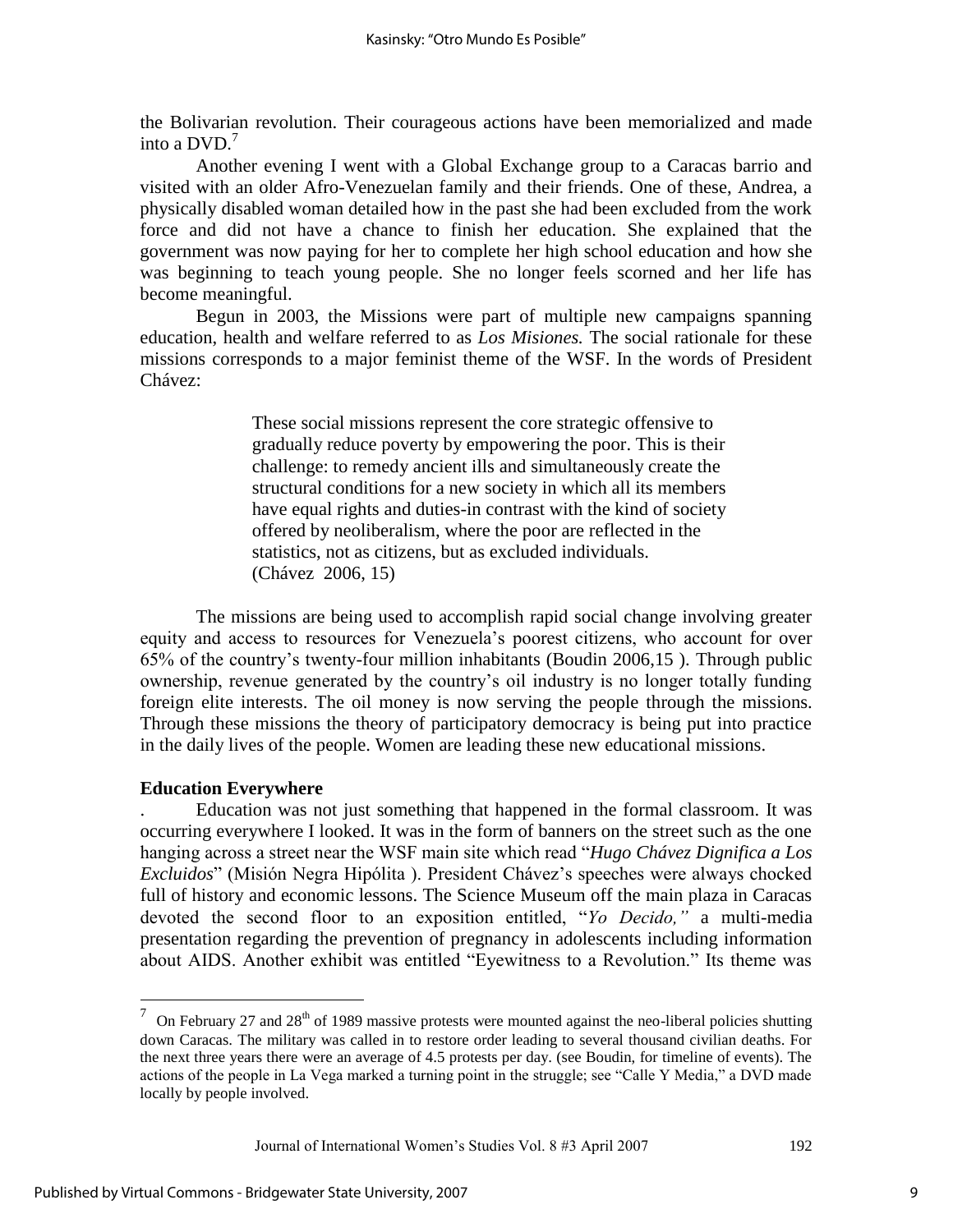that "Venezuelans are getting their 4 acres and a mule and more." The display stated that after the 2002 coup it was the grassroots, primarily women, who came down from the mountains by the thousands and demanded the return of Chávez.

During the week of the WSF the main Plaza Bolivar which reached more than 15 large city blocks, became an educational expo for all Venezuelans as well as Forum visitors. All major departments of the government gave away free books and pamphlets and had visual displays explaining their functions and services.

On February 4, 2006, the Chávez government celebrated seven years of being in power. Hundreds of thousands of Venezuelans came from all over the country by bus into Caracas. Big banners read "4F *Dignidad, Soberanía* y *Integración.* "There was a sea of tens of thousands of mostly women with hats and shirts bearing *Misión Robinson*. Books handed out by the Ministry of Education and Culture explained that the educational missions were founded in 2003 as part of a broad policy of social inclusion and participatory democracy at all levels of society.

*Misión Robinson's* main goal is to combat illiteracy. According to the female head of the Institute of Youth they launched a "*campaña de alfabetización".* After two years they declared that they had eradicated illiteracy (UNESCO, October 2005).<sup>8</sup> They mobilized 50,000 students studying education into the community, running more than 300,000 classes with the slogan, "*Yo Sí Puedo*"(I can do it!). The government used television, mass media videos, and materials donated by the government of Cuba. *Robinson II* was



*Women from Misión Robinson at Feb. 4 rally.* --Photo by author

organized by popular demand so that the graduates could complete their primary education through the 6<sup>th</sup> grade. *Misión Ribas* began for those Venezuelans who wanted to work toward completing their high school education regardless of their age.

After the WSF I went with North American Global Exchange delegates to the Afro-Venezuelan communities near the Caribbean coast east of Caracas, the Barlovento region in the state of Miranda. The majority of us were feminists from the sixties, and we met with many women community leaders, visiting them in their rural communities. The Venezuelan women shared with us their struggles against domination and male violence.

On my tour of the Barlovento region, I visited an elementary school serving 650 children in the town of Capaya, where the local folks claim Simón Bolívar as their own, insisting his birth place was here. Ten women teachers greeted us describing their regional and national curriculum. Both *Misión Robinson* and *Misión Ribas* operate in this community and they teach the children about their rights in the Bolivarian constitution. In addition, the *Misión Sucre* helps resolve conflicts and community problems according to the teachers.

<sup>8</sup> In 2003 illiteracy was above 6% and involved 1,250,000 people. In addition there were two million adults who had never finished primary school. After two years of *Misión Robinson,* in October of 2005, illiteracy was below 1%. UNESCO"s standard of literacay is below 3%, according to UNESCO sociologist Maria Luisa Jauregui (Minsterio de Communición e Información 2006).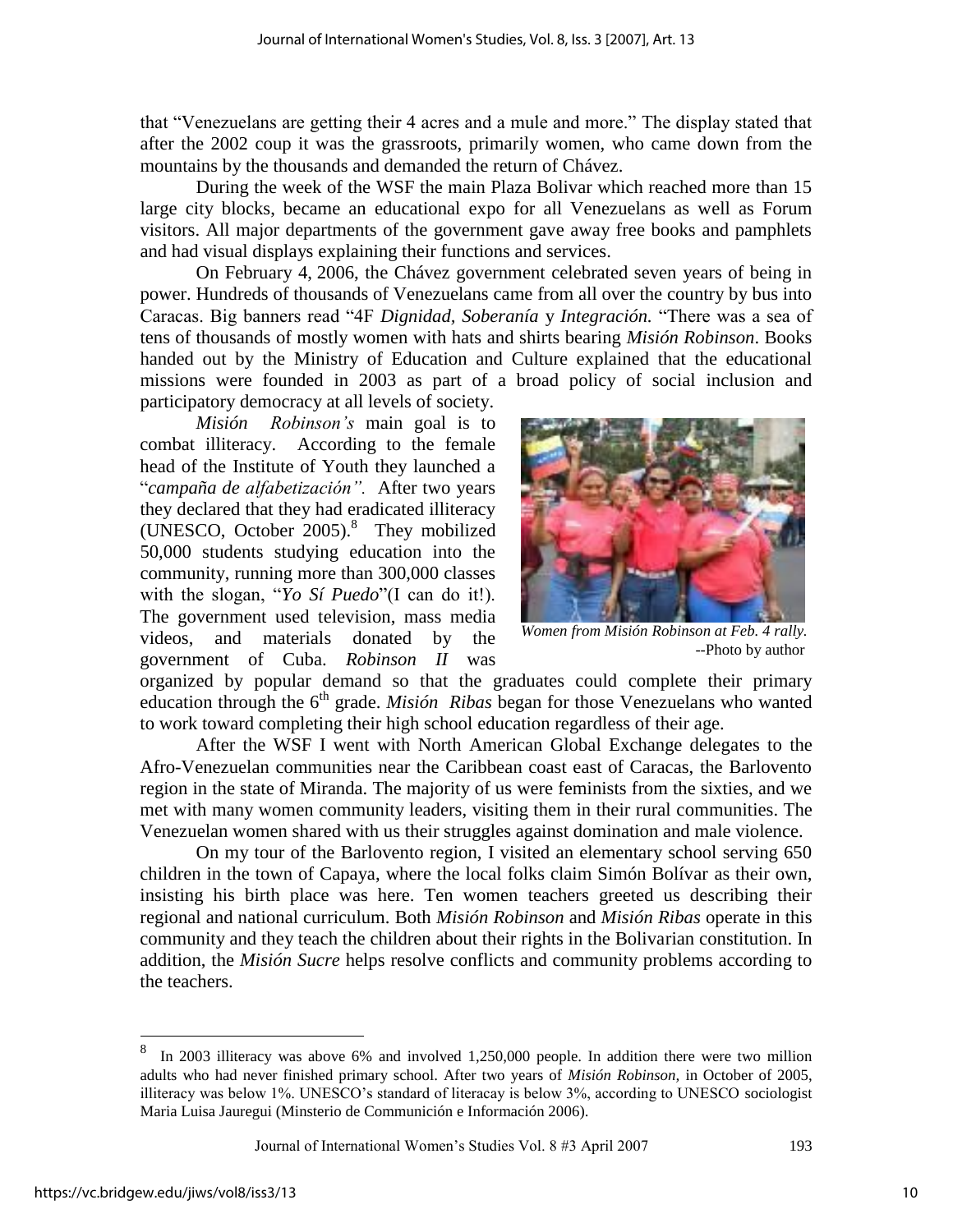Back in Caracas a few days later I was listening to President Hugo Chávez speak to over two million citizens all over the country as part of the seven year anniversary celebration of the Bolivarian revolution. Margarita, a 26 year-old woman, was standing next to me responding to the President with cheers and admiration. Margarita explained that she was part of *Misión Sucre*, which is providing her with a college education: "I wasn't able to go to university because my family couldn't afford it. But now I am studying journalism at Chávez University in Caracas, and I don't have to pay tuition." Her boyfriend, who came from a working class family was also attending college for free and studying communications at another university. At the street rally many booklets were made available describing the Venezuelan experience. There was one on the arrival of the indigenous, another on the world of the cooperatives, and another on citizen participation as well as specific ones on the various missions.<sup>9</sup>

## *Barrio Adentro***, Neighborhood Health Missions**

*Barrio Adentro* is aimed at providing primary and preventive health care in the poor and working class neighborhoods in Venezuela. The two-story brick hexagonal structure identified the clinic in urban areas where Venezuelan and Cuban doctors provide free healthcare and where they live. The clinics found throughout urban and rural areas use both traditional and alternative medical treatments. About 20,000 Cuban doctors are working together with local people to establish and staff these clinics. In addition, thousands of Venezuelans have recovered their eyesight through surgery



*Cuban doctor with Venezuelan medical staff.* --photo by author

provided in Cuba. Rosa, a twenty-seven year old female Cuban doctor from Havana had worked in Birongo in the Barlovento region for 27 months. She told us, "I come from a poor family of five children; Cuba paid for my education and now I"m repaying my debt. When they asked for volunteers, I didn't think twice."

Access to good health care is one of the most important struggles for human rights. There were multiple sessions in the Forum documenting these struggles by Cuban women. These Cuban health providers are

working together with Venezuelan communities to make this right a reality.

The development of new cooperatives comes under the umbrella of yet another mission, *Vuelvan Caras*. While in the Barlovento communities our delegation met with many women community leaders working in these cooperatives.

## *Misión Vuelvan Caras* **(About Face—Return to the Countryside)**

The works of *Misión Vuelvan Caras* were evident everywhere. It was founded in January of 2004 to return productivity to the countryside. This mission forms the

 9 These booklets, made available to participants in the World Social Forum, are from the *Biblioteca básica temática: "El Legado Indígena*" by Gustavo Pereir, *"El Mundo De Las Cooperativas"* by Julio Rafael Silva Sanchez, *and "La Participación Ciudadana"* by Andres Mejia.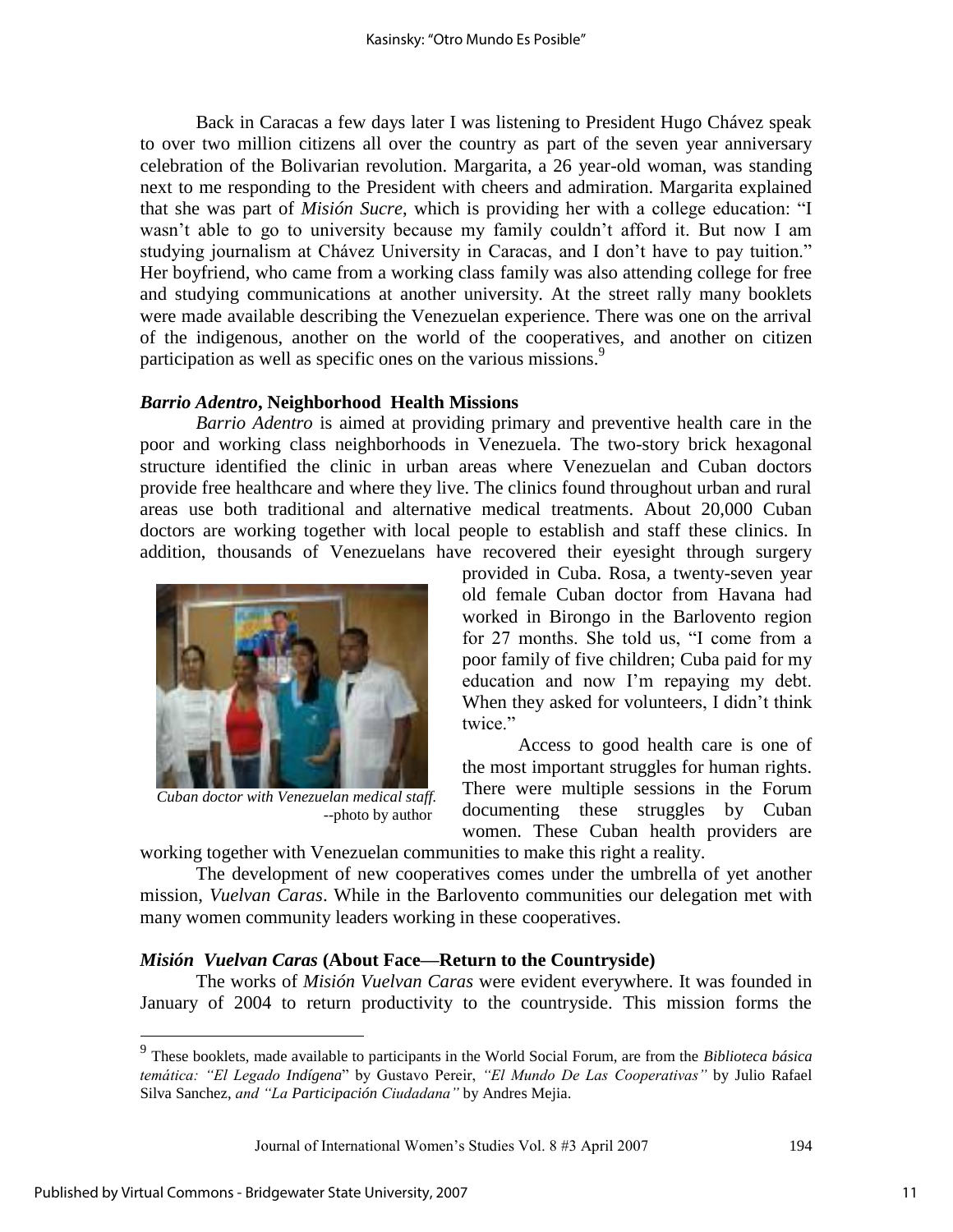grassroots part of the government"s endogenous development program. Under *Vuelvan Caras* the government promoted various cooperatives throughout the state of Miranda. About 6,000 cocao producers are in the communities of Barlovento. The mission provides people with the job training to develop new skills in the production of chocolate.

Our delegation arrived around lunchtime at a cooperative cocoa growing community, "*Mango de Ocoita*." On the way to the community was a statue of Guillermo Rivas, a liberator of the slaves. The women of the community fixed us a hearty meal with fish from the local river and provided home grown vegetables. But the product they were most proud of was their cacao that they had made into marmalade, liquor and chocolate.

These women are in the earlier stages of learning how to market new chocolate through their cooperative. In the nearby agricultural community of Birongo there are many cooperatives including a chocolate factory. A female engineer explained that the chocolate used to be processed in their houses. They received training from the chocolate masters in Switzerland and have now formed a civil association. From seeds they process 80 kilos of chocolate a day.

 The food kitchen is an integral part of all of the other Missions previously discussed. It is referred to as "*Misión Mercal*."

#### *Misión Mercal*

*Misión Mercal* addresses the most basic problem of the poor—hunger. Most of the active members are Venezuelan women. According to Juana, "If there are children or parents who receive food and have never learned to read and write they are integrated into the educational missions. If there are unemployed people who lack certain skills, they are integrated into *Vuelvan Caras*, the mission that provides job training to establish cooperatives." The food products of *Misión Mercal* also directly deliver the educational message. For example, the packaging of basic flour is inscribed with a cartoon taken from *Misión Robinson's* educational mission as well as the article from the Bolivarian Constitution relevant to the right to an education. *Misión Mercal's* focus is on maintaining an affordable supply of food for consumers by maintaining major distributions in stores and cooperatives in poor areas. They distribute food to 40% of the country. The long- term objective is to create less dependence on food imports (Boudin, Gonzalez & Rumbos 2006, 175).

The government is integrating the military as a part of working together with civil society. Throughout my visit to the Barlovento communities I witnessed the military reserves at work contributing to various social community projects, constructing new cooperative buildings, and clearing the land.

#### *Misión Miranda*

Toward the end of my stay, having arrived back in Caracas, I sought refuge in nature. I found out about *Misión Miranda* accidentally on my way up a hiking trail in the Avila National Park, a big mountain at the north of Caracas. En route my thoughts drifted to my lunch encounter with Marielena, an indigenous woman I met at Social Forum in Caracas, where she was part of the indigenous rights demonstration. Her parting words to me had been, "Think of me when you breathe fresh air and hear the birds sing".

On foot I met Lucy, a Lebanese immigrant who was taking the day off from her sewing work and five children to go hiking. She introduced me to her husband, a military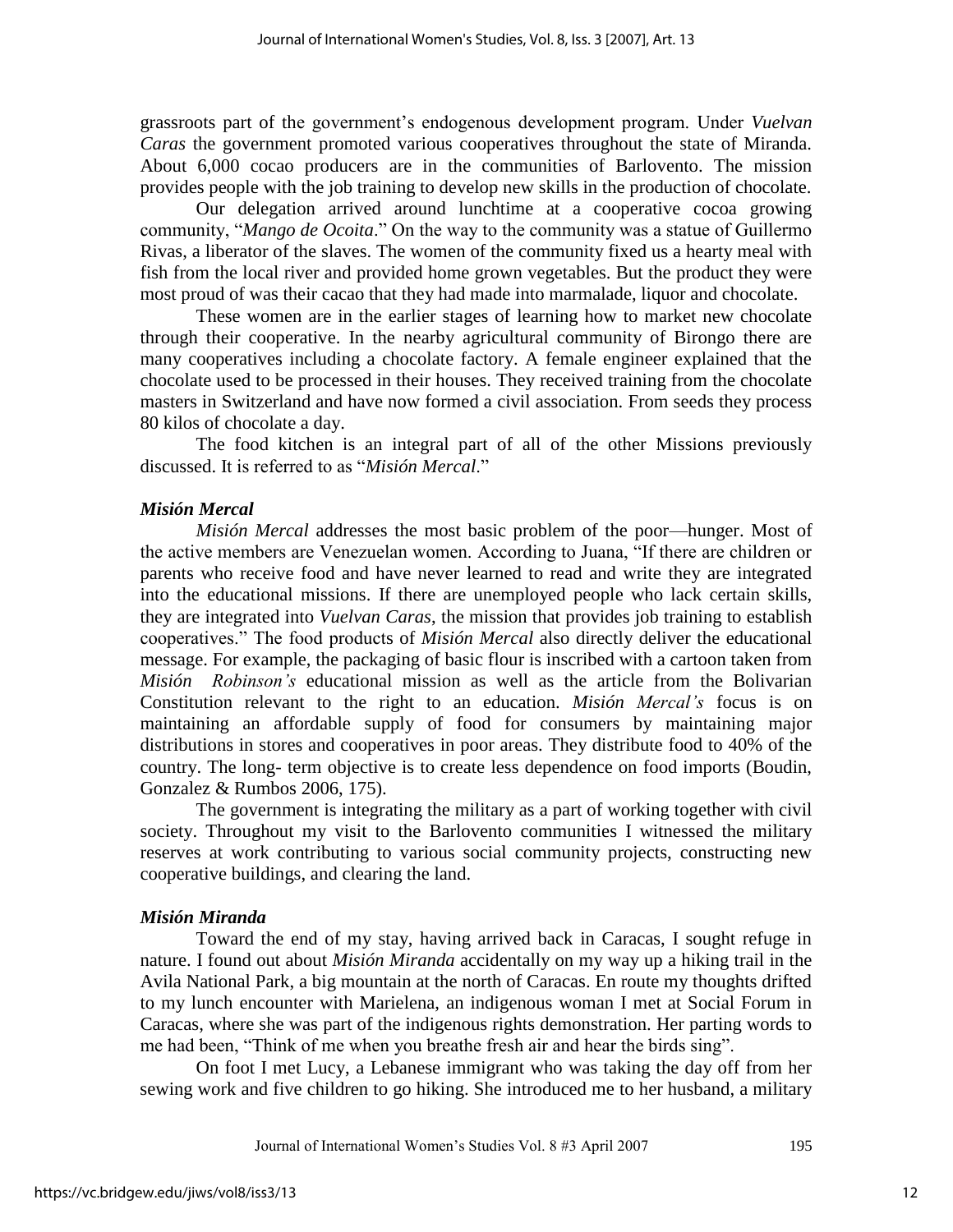reservist who was working with the Park Service. He explained that his work at the Park Service is part of the *Misión Miranda* that now includes new work in state and community projects.

 Together, these missions and others I have not observed have mobilized tens of millions of Venezuelans, the majority being women, to become partners with various government agencies in creating social change.<sup>10</sup>

## *Otro Mundo Es Posible*

The profound impact of these missions is most visible in the impoverished barrios, both in the cities and in the rural settlements. The missions have infused the local communities with new energy and creative initiatives. The women I talked with feel that a new world is in the making, a world that begins to put their rights and human needs first. It is a world that is more inclusive and multi-cultural. Chavez once made the pronouncement that the "revolution has the face of a women" (exhibit at the Science Museum in Caracas January 2006). These women own the Bolivarian revolution that values their participation.

Nora Castenedas, founder of *Banmujer*, the woman"s bank in Venezuela, told participants at a Forum workshop organized by the GWSP, "Gender equality is a reality here. In the new South America, we are trying to build another world, because human kind is in danger."<sup>11</sup> The World Social Forums have begun a dialogue about what that new world should look like. The Caracas WSF has been challenged by the Bolivarian revolutionary agenda to act at the local, regional and national levels to challenge the neoliberal state and take back the power for the people.

The Venezuelan women together with men have begun to exercise that power with the support of their government in their communities. The new Bolivarian constitution and the health, welfare and educational missions have played a major role in integrating citizens into the decision-making processes. Women who have been previously excluded have empowered themselves to demand self-determination to speak in their own voices. With the support of the constitution and the missions women have begun to address the gender power imbalances both within their families and in their communities.

The mission campaigns of health, education, and welfare are becoming an integral part of a new Bolivarian social order. They have mobilized large numbers of Venezuelan women and men into participatory democratic communities. Poor and average Venezuelan women have become leaders with power to create major social changes within their own communities and unprecedented influence over the direction of their

Journal of International Women's Studies Vol. 8 #3 April 2007 196

 $10$  There are additional Missions I had indirect contact with that also mobilize specific populations and that support specific social programs. *Misión* Guaicaipuro focuses on providing social services to the approximately 500,000 indigenous peoples. It also speaks of the government"s obligations to provide them with equal rights in a multicultural society (Boudin 2006: 74). *Misión* Hábitat supports the creation of a safe, stable environment for all Venezuelans that eliminates dangerous ranchos with no public services as well as the creation of new housing (Boudin 2006:70-71).

<sup>&</sup>lt;sup>11</sup> Banmajer is the Venezuelan women's development bank that has provided poor women with access to an independent source of credit. The bank has also helped women form non-financial alliances. It has been an important source of empowerment for women.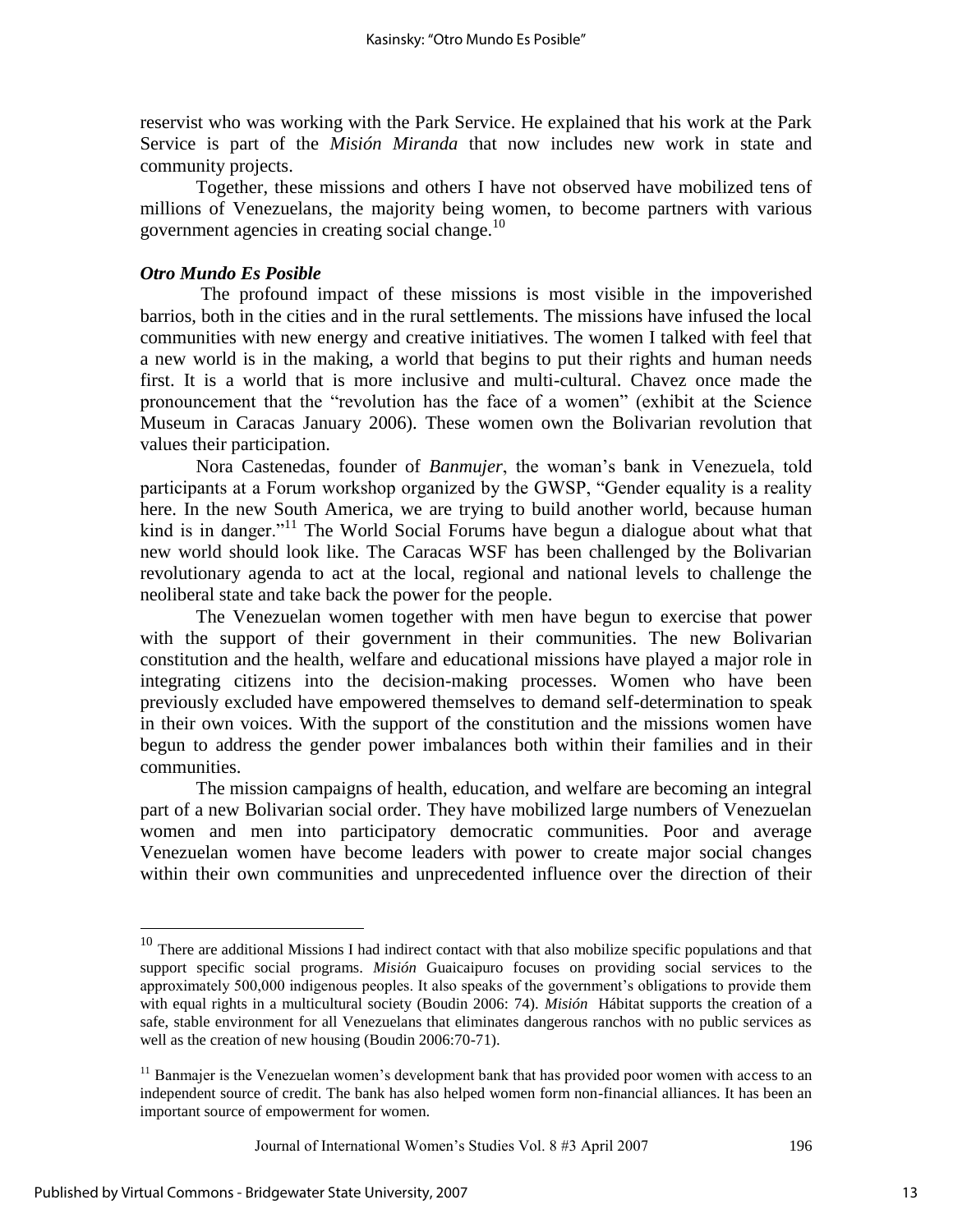country.<sup>12</sup> It remains to be seen if these changes will become institutionalized so they endure.<sup>13</sup> At this historical moment it has inspired members of our Boston delegation to continue our struggle against the neo-liberal order and to create more participatory channels for change in our own communities at home.

## **References**

- Andreoli, E., Muzlo G. & S., Pugh, M. (2005) "Our Oil and Other Tales." DVD: AgaveWorks.
- Bello, W and Mailig, M. "The  $6<sup>th</sup> WSF$  in Caracas L A Shot in the Arm for Global Civil Society." http:/www/wsf2006.org
- Benjamin, Medea. (2005) *Stop the Next War Now*. New York: Inner Ocean Publishers Ink.
- Boudin,Chesa, González,Gabriel and Rumbos,Wilmer. (2006) *The Venezuelan Revolution 100 questions-100 Answers.* New York: Thunder"s Mouth Press.
- Calle Y Media Colectivo. (2005) "El Viejo Y Jesus: Profetas De Rebelión" DVD: La Vega, Caracas.
- Chávez, Frias Hugo. (2004) *"Do We Want to End Poverty? Empowering the Poor."* Speech at the United Nations Meeting of Heads of State called by Brazilian President Luiz Inancio Lula Da Silva (September).
- -------. (2006) Speech to the WSF on January 27. Caracas, Venezuela.
- Constitution of the Bolivarian Republic of Venezuela (1999) Reproduction bought in streets of Caracas, where cheap editions are everywhere available for purchase. The full text of La Constitución de La Republica Bolivariana is on-line at <http://pdba.georgetown.edu/Constitutions/Venezuela/ven1999.html> (accessed 2.26.07).
- Dujisin, M. (2005) "Hugo Chávez, President of Venzuela: "The WSF should have a strategy of Power'." Inter Press Service News Agency: Terraviva, 1.31.05. <http://www.ipsterraviva.net/TV/WSF2005/viewstory.asp?idnews=170> (accessed 2.26.07).
- Fults, Kristi, (2006) "Coming Together in Caracus" *Peace and Freedom*. Philadelphia: Women"s International League for Peace and Freedom (Spring Issue).
- Grogg, Patricia. (2006) "Violence Against Women in the Dock." Inter Press Service News Agency, 1.23.06.<http://ipsnews.net/news.asp?idnews=31873> (accessed 2.26.07).
- Golinger, Eva. (2005) *The Chávez Code*: *Cracking U.S. Intervention in Venezuela*. Editorial Jose Marti.
- Lopez, Nina. (2005) "Talking of Power." DVD: Global Women"s Strike for Peace.
- Ministerio de Comunicación e Información. (2006) "Las Misiones Bolivarianas." Caracas: Gobierno Bolivariano de Venezuela.

 12 Lopez, Nina. (2005). "Talking of Power," video distributed by Global Women"s Strike.

<sup>&</sup>lt;sup>13</sup> A number of articles have suggested that there is an ongoing tension between the promise and the reality of the Bolivarian Revolution. One such article examined two contending models of workplace democracy at the Petróleos de Venezuela (PDVSA) at different time periods. Matias Scaglione, "This is what Democracy Looks Like." *Liberty Tree* Spring 2006 Vol. 1, issue 2, pp. 5-7.